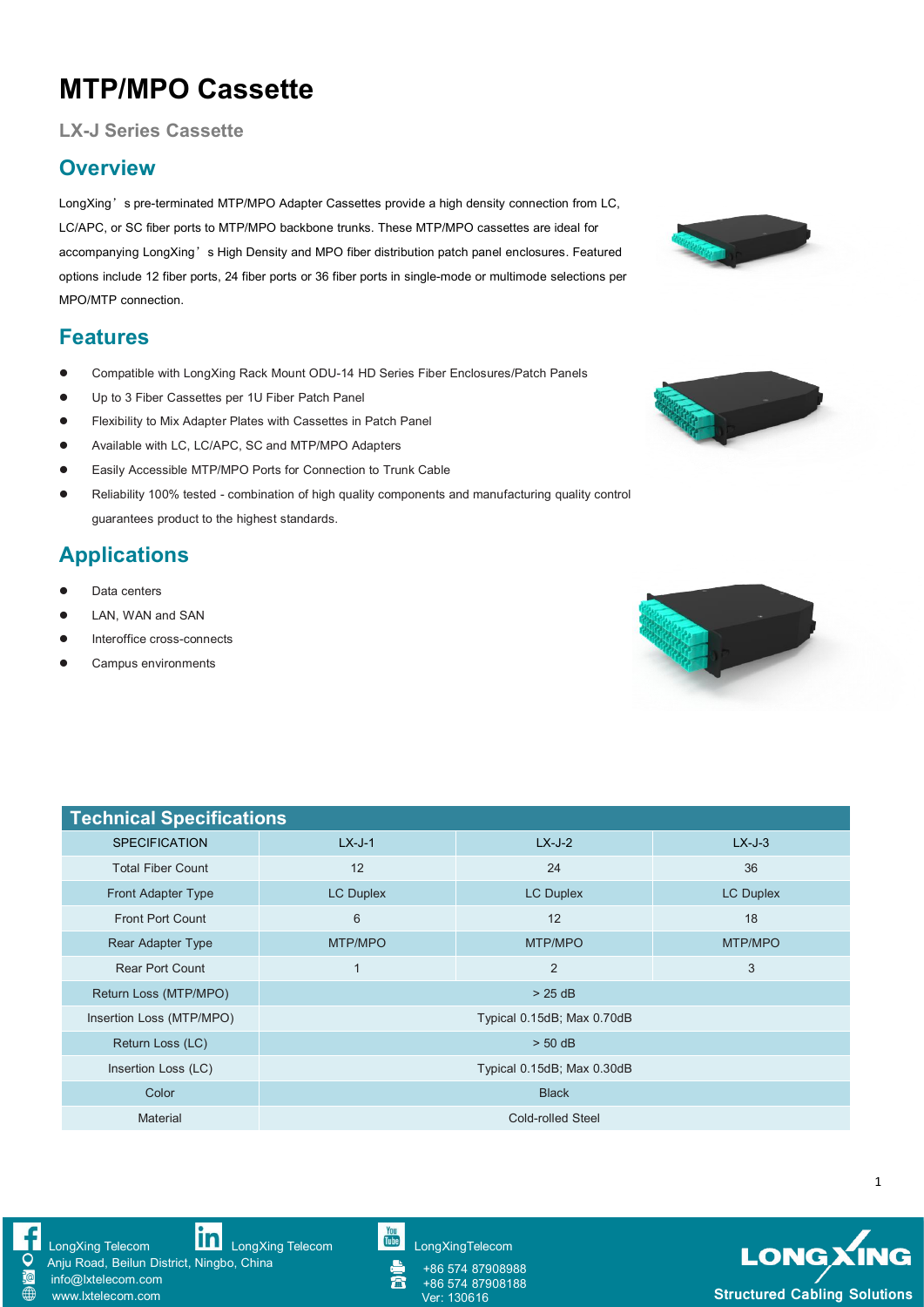## **Technical Drawings**





2

[LongXing](https://www.linkedin.com/company/longxing-telecom) Telecom **LILLI** LongXing Telecom Lilling [LongXingTelecom](https://www.youtube.com/user/LongXingTelecom) and CongXingTelecom Anju Road, Beilun District, Ningbo, China **F@** info@lxtelecom.com  $\overline{\oplus}$ [www.lxtelecom.com](http://www.lxtelecom.com/)

 $\mathbf{a}$ 

+86 574 87908988

+86 574 87908188

LONGXING **Structured Cabling Solutions**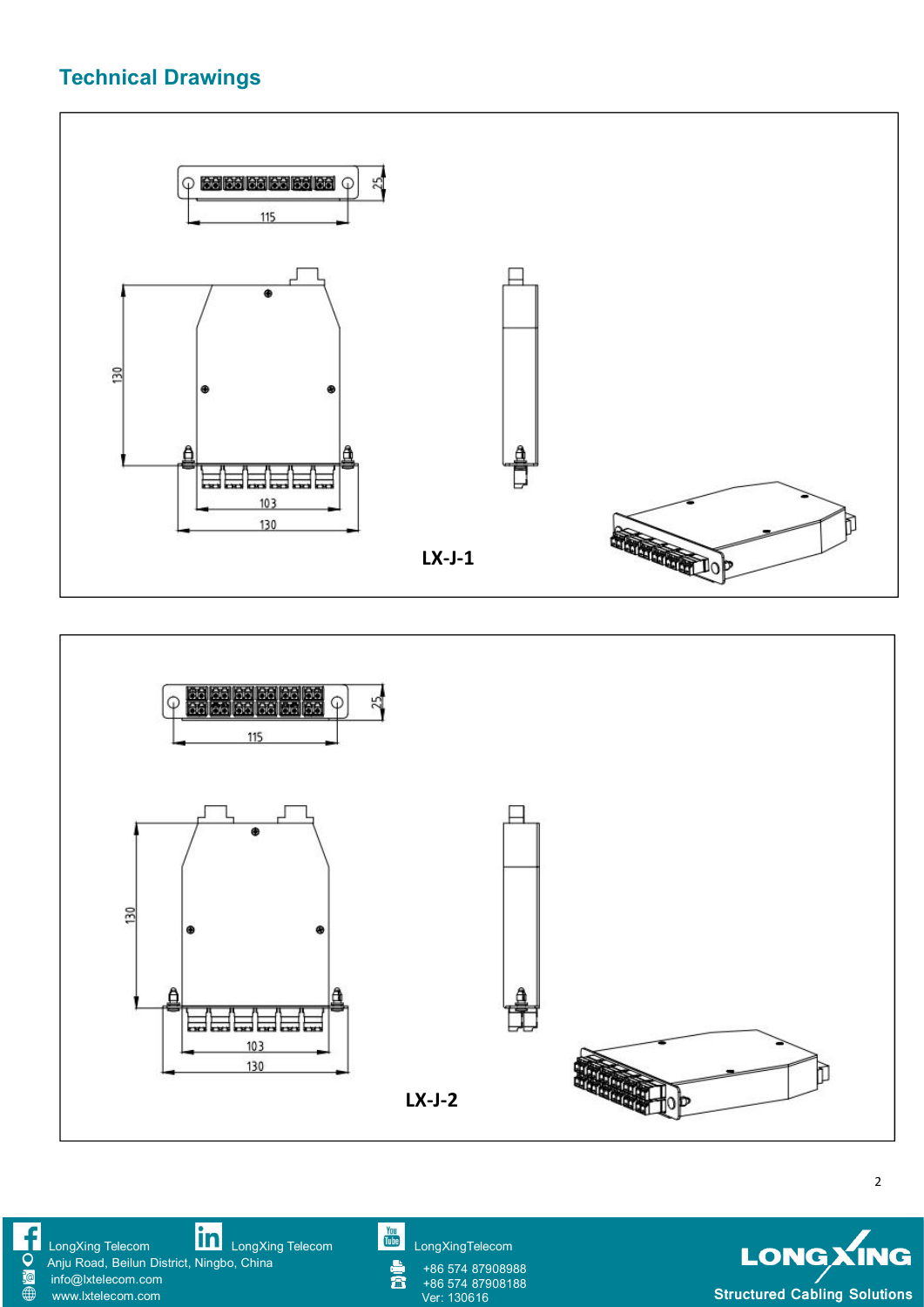

### **Part Details**



**F@**  $\overline{\oplus}$ 

[LongXing](https://www.linkedin.com/company/longxing-telecom) Telecom **LILLI** LongXing Telecom Lilling [LongXingTelecom](https://www.youtube.com/user/LongXingTelecom) and CongXingTelecom

Anju Road, Beilun District, Ningbo, China info@lxtelecom.com

[www.lxtelecom.com](http://www.lxtelecom.com/)

 $\mathbf{r}$ 

+86 574 87908988 +86 574 87908988<br>+86 574 87908188<br>Ver: 130616



3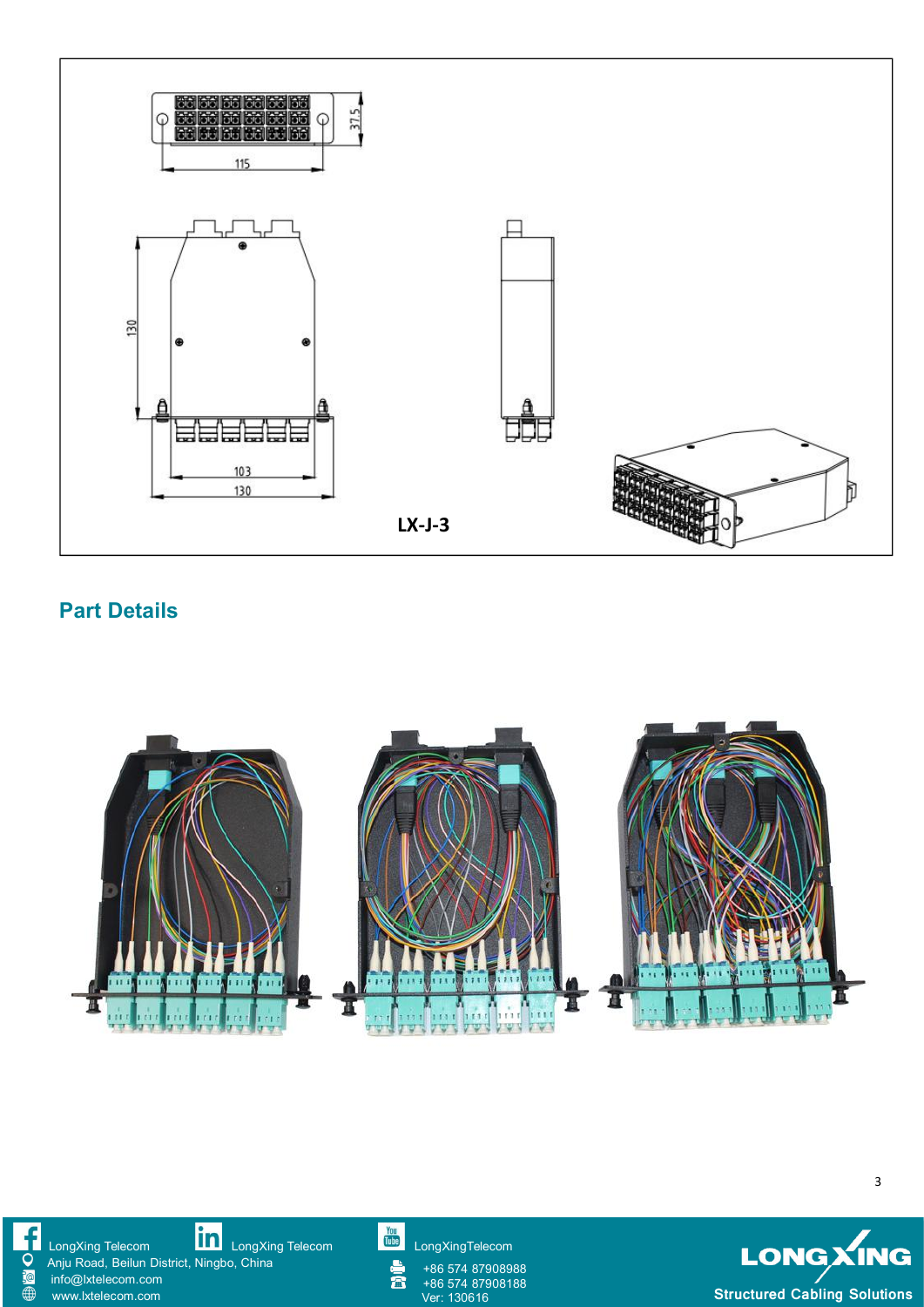#### **MTP/MPO Connector Types**





MPO/MTP Male with Pins MPO/MTP Female without Pins

| <b>Wire map configurations</b> |                |                                    |                         |                            |                |  |  |
|--------------------------------|----------------|------------------------------------|-------------------------|----------------------------|----------------|--|--|
| <b>Straight Type A wiring</b>  |                | <b>Total flipped Type B wiring</b> |                         | Pair flipped Type C wiring |                |  |  |
| (Straight Through)             |                | (Cross)                            |                         | (Cross Pair)               |                |  |  |
| Fiber                          | Fiber          | Fiber                              | Fiber                   | Fiber                      | Fiber          |  |  |
|                                |                | 1                                  | 12                      |                            | $\overline{2}$ |  |  |
| $\overline{2}$                 | $\overline{2}$ | $\overline{2}$                     | 11                      | $\overline{2}$             |                |  |  |
| $\mathbf{3}$                   | 3              | $\mathbf{3}$                       | 10                      | 3                          | $\overline{4}$ |  |  |
| 4                              | 4              | 4                                  | $9\,$                   | $\overline{4}$             | 3              |  |  |
| 5                              | 5              | 5                                  | 8                       | 5                          | 6              |  |  |
| $6\phantom{1}$                 | 6              | 6                                  | $\overline{7}$          | $6\phantom{1}$             | 5              |  |  |
|                                |                | 7                                  | 6                       |                            | 8              |  |  |
| 8                              | 8              | 8                                  | $5\phantom{.0}$         | 8                          | $\overline{7}$ |  |  |
| 9                              | 9              | 9                                  | $\overline{\mathbf{4}}$ | 9                          | 10             |  |  |
| 10                             | 10             | 10                                 | 3                       | 10                         | 9              |  |  |
| 11                             | 11             | 11                                 | 2                       | 11                         | 12             |  |  |
| 12                             | 12             | 12                                 |                         | 12                         | 11             |  |  |



[LongXing](https://www.linkedin.com/company/longxing-telecom) Telecom **LILLI** LongXing Telecom Lilling [LongXingTelecom](https://www.youtube.com/user/LongXingTelecom) and CongXingTelecom

Anju Road, Beilun District, Ningbo, China info@lxtelecom.com

[www.lxtelecom.com](http://www.lxtelecom.com/)

+86 574 87908988 +86 574 87908188<br>Ver: 130616



4